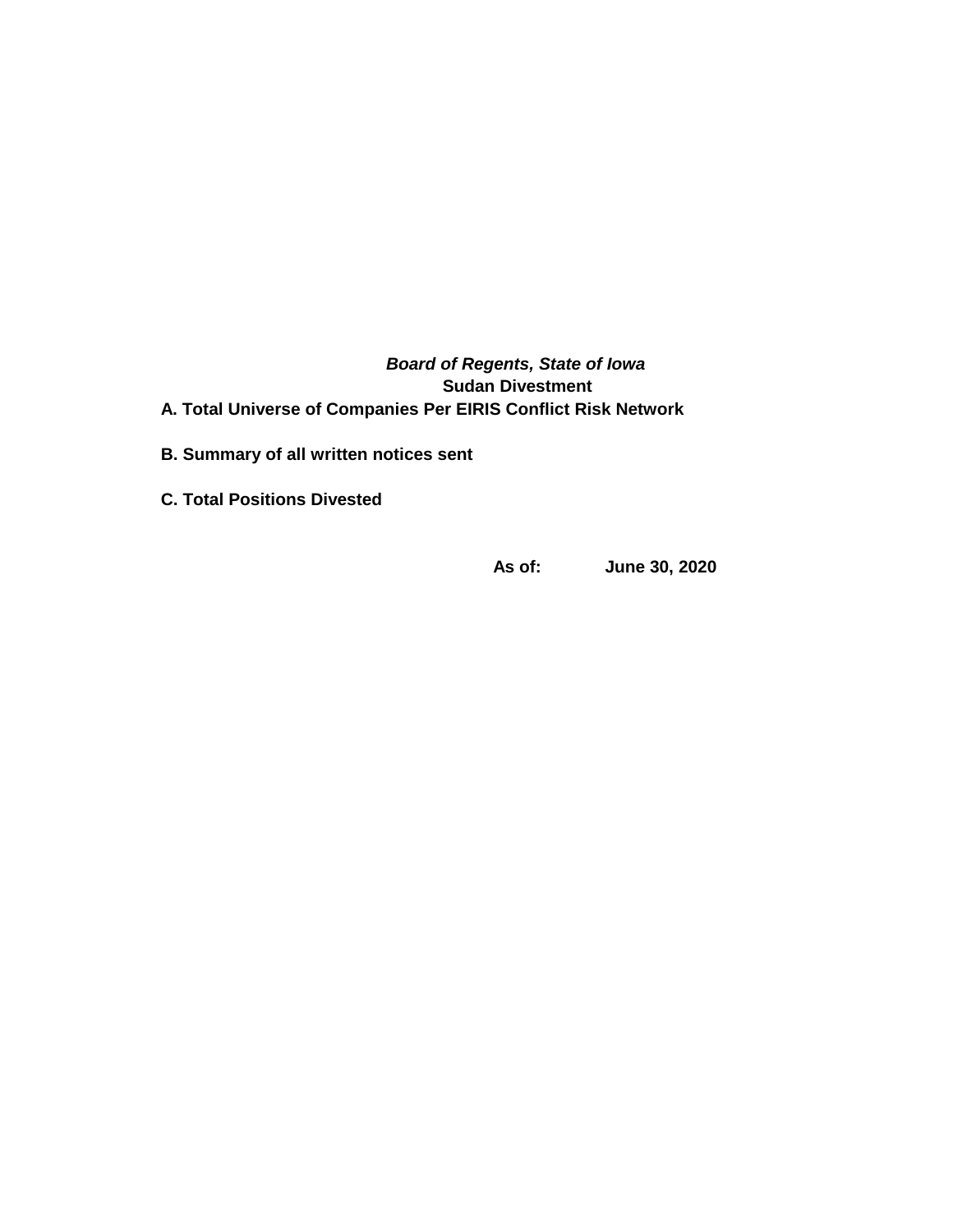# **A. Total Universe of SUDAN Scrutinized Companies**

| As of June 30, 2020                 |                 |  |  |  |  |
|-------------------------------------|-----------------|--|--|--|--|
| <b>COMPANY</b>                      | <b>CATEGORY</b> |  |  |  |  |
| Anton Oilfield Services Group       | Scrutinized     |  |  |  |  |
| Arabian Pipes Co.                   | Scrutinized     |  |  |  |  |
| ASEC Co. for Mining                 | Scrutinized     |  |  |  |  |
| <b>Baker Hughes Company</b>         | Scrutinized     |  |  |  |  |
| <b>BYD Company Limited</b>          | Scrutinized     |  |  |  |  |
| China Energy Engineering Corp. Ltd. | Scrutinized     |  |  |  |  |
| China Petroleum & Chemical Corp.    | Scrutinized     |  |  |  |  |
| China Yangtze Power Co., Ltd.       | Scrutinized     |  |  |  |  |
| Dongfeng Motor Group Co., Ltd.      | Scrutinized     |  |  |  |  |
| Dubai Investments PJSC              | Scrutinized     |  |  |  |  |
| Elsewedy Electric Co.               | Scrutinized     |  |  |  |  |
| Energy House Holding Co.            | Scrutinized     |  |  |  |  |
| Gas To Liguid PJSC                  | Scrutinized     |  |  |  |  |
| <b>General Electric Company</b>     | Scrutinized     |  |  |  |  |
| Harbin Electric Co. Ltd.            | Scrutinized     |  |  |  |  |
| Hyundai Motor Co., Ltd.             | Scrutinized     |  |  |  |  |
| Indian Oil Corp. Ltd.               | Scrutinized     |  |  |  |  |
| Kuwait Finance House KSC            | Scrutinized     |  |  |  |  |
| Managem SA                          | Scrutinized     |  |  |  |  |
| Nissan Motor Co., Ltd.              | Scrutinized     |  |  |  |  |
| Oil & Natural Gas Corp. Ltd.        | Scrutinized     |  |  |  |  |
| Oil India Limited                   | Scrutinized     |  |  |  |  |
| Orca Gold, Inc.                     | Scrutinized     |  |  |  |  |
| PetroChina Company Limited          | Scrutinized     |  |  |  |  |
| Qalaa Holdings                      | Scrutinized     |  |  |  |  |
| Shanghai Electric Group Co., Ltd.   | Scrutinized     |  |  |  |  |
| Siemens AG                          | Scrutinized     |  |  |  |  |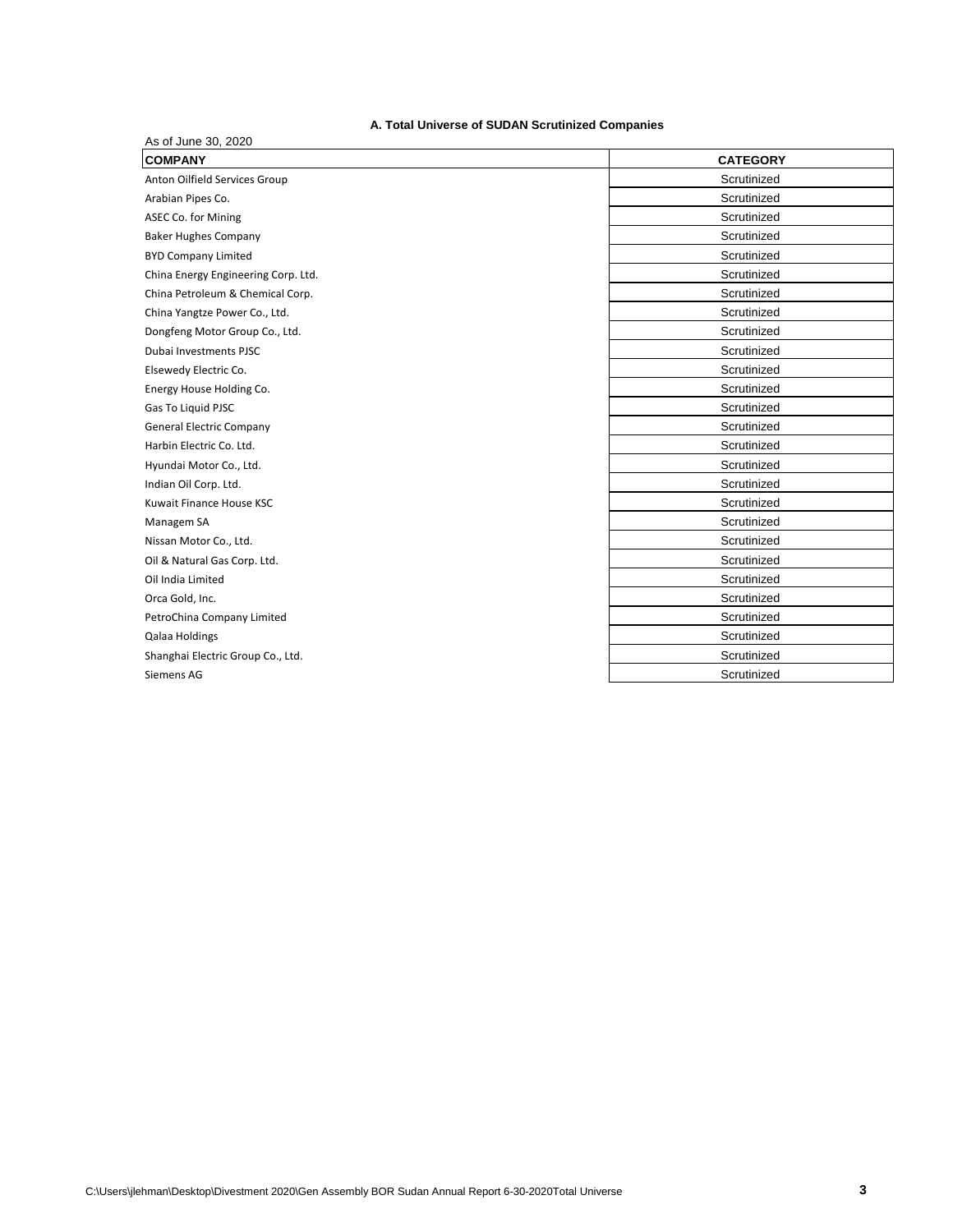## **B. Summary of all written notices**

**Each Quarter** Board of Regents notified Regent institutions of Sudan Divestment Task Force document valid for the quarter ended that lists scrutinized companies. Institutions asked to identify any of these companies within their investment holdings. Institutions responded.

# **The following chart summarizes the number of companies contacted in fiscal year 2020 pursuant of chapter 12F**

| <b>Time Period</b> | Number |
|--------------------|--------|
| September 30, 2019 | Αll    |
| December 31, 2019  |        |
| March 31, 2020     |        |
| June 30, 2020      |        |

#### **\* - all scrutinized companies were sent annual engagement letter**

**October 1, 2020** File annual report

Post notice on Regents website that Sudan Divestment annual report has been filed and is available upon request.

# **List of Board of Regents "Scrutinized Companies"**

**As of June 30, 2020**

| Company                           | <b>Letters Mailed</b> | Category    | <b>Direct Holding</b> | <b>Indirect</b><br>Holding |
|-----------------------------------|-----------------------|-------------|-----------------------|----------------------------|
| Annual Letters to All Scrutinized | 1st Qtr               | Scrutinized |                       | X                          |
| BYD Co                            | 2nd Qtr               | Scrutinized |                       | X                          |
| Hyundai Motor                     | 2nd Qtr               | Scrutinized |                       | X                          |
| Nissan Motor Co. Ltd.             | 2nd Qtr               | Scrutinized |                       | X                          |
| Shanghai Electric Group Co        | 3rd Qtr               | Scrutinized |                       | X                          |
|                                   |                       |             |                       |                            |
|                                   |                       |             |                       |                            |
|                                   |                       |             |                       |                            |
|                                   |                       |             |                       |                            |
|                                   |                       |             |                       |                            |
|                                   |                       |             |                       |                            |
|                                   |                       |             |                       |                            |
|                                   |                       |             |                       |                            |

Companies deemed "Inactive" by the Sudan Divestment Task Force are not subject to divestment. Letters are sent annually.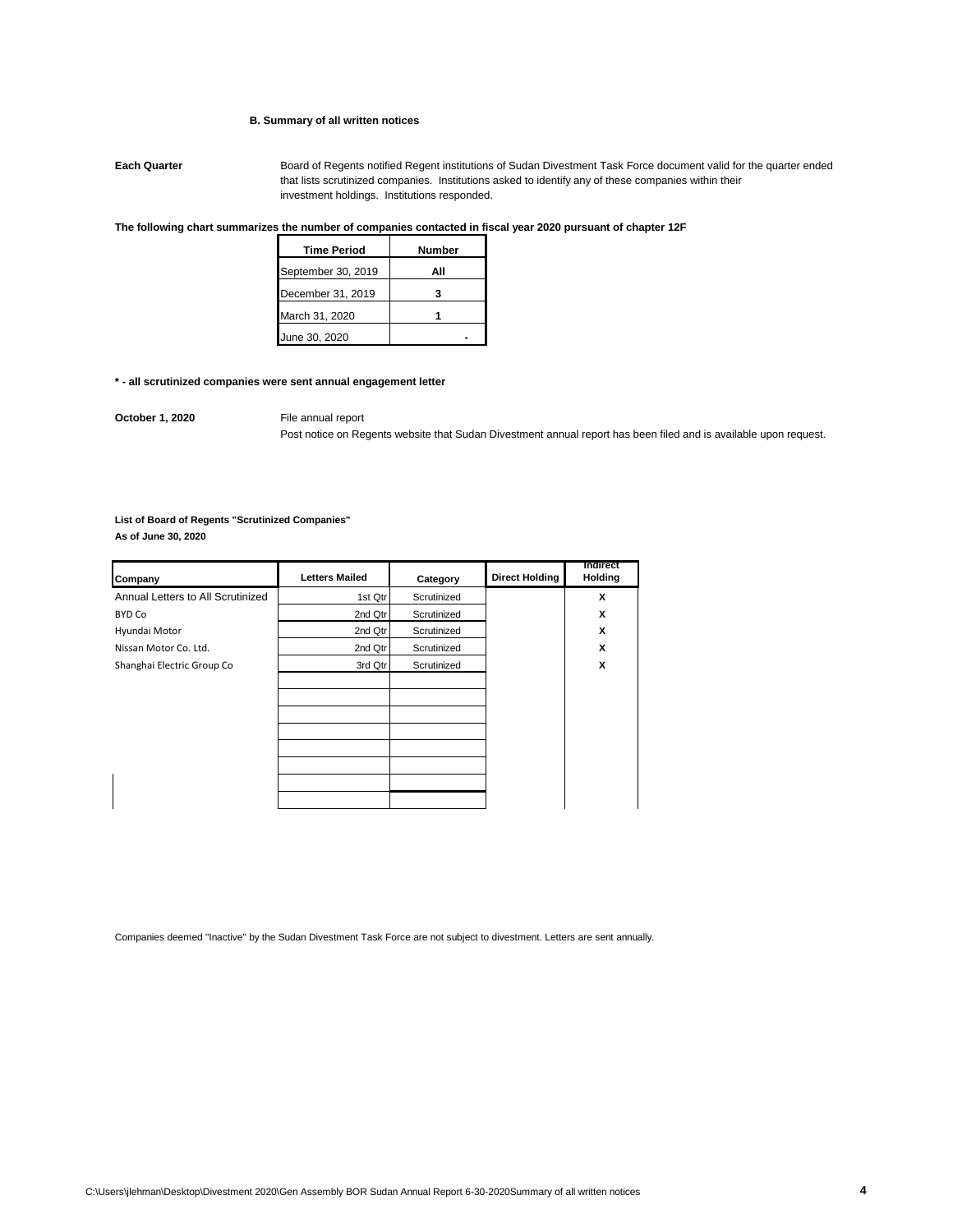## **C. Total Positions Divested**

| Company | <b>Security</b> | Manager                           | Category | <b>Active/Inactive</b>                                | <b>Shares</b> | <b>Book Cost</b> | <b>Principal Rec'd</b> | Gain/Loss |
|---------|-----------------|-----------------------------------|----------|-------------------------------------------------------|---------------|------------------|------------------------|-----------|
|         |                 |                                   |          |                                                       |               |                  |                        | ٠         |
|         |                 |                                   |          |                                                       |               |                  |                        | ۰         |
|         |                 | <b>Average Cost of the shares</b> |          |                                                       |               | ۰                |                        |           |
|         |                 | <b>Proceeds</b>                   |          |                                                       |               |                  |                        |           |
|         |                 |                                   |          | Difference between Cost of shares and Sale of shares: |               |                  |                        |           |

**No funds required divestment**